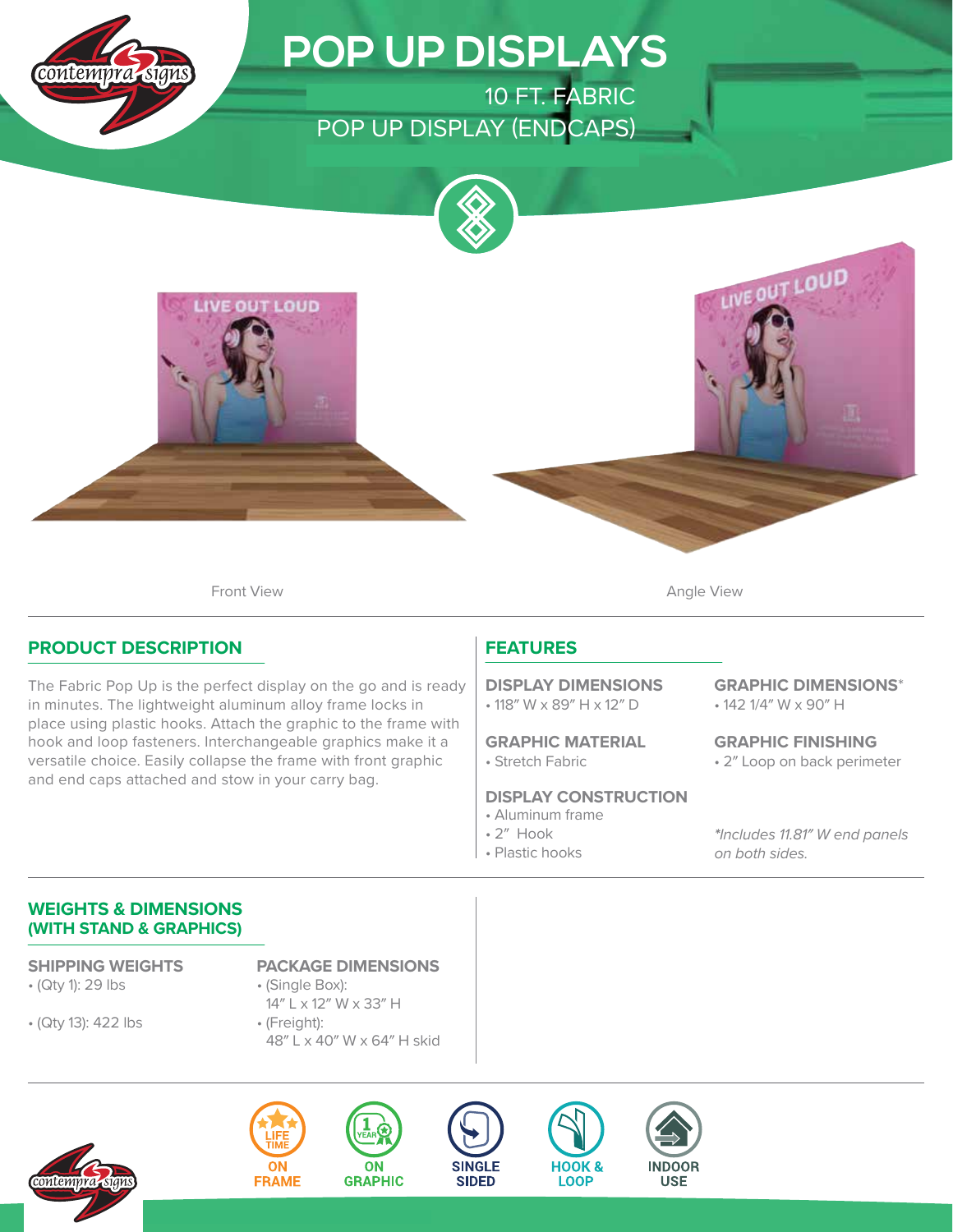

# **POP UP DISPLAYS**

ONE CHOICE 10 FT. FABRIC POP UP DISPLAY (ENDCAPS)



## **PARTS LIST**



**QTY 1: Black Nylon Carry Bag**

**Outside Dimensions:** • 32″ L x 12″ W x 14″ H **Inside Dimensions:** • 31 3/8″ L x 11″ W x 14″ H



**QTY 1: Frame w/ Pre-Installed Graphic**

• 9 1/2″ L x 12″ W x 31 1/4″ H (Collapse Frame)